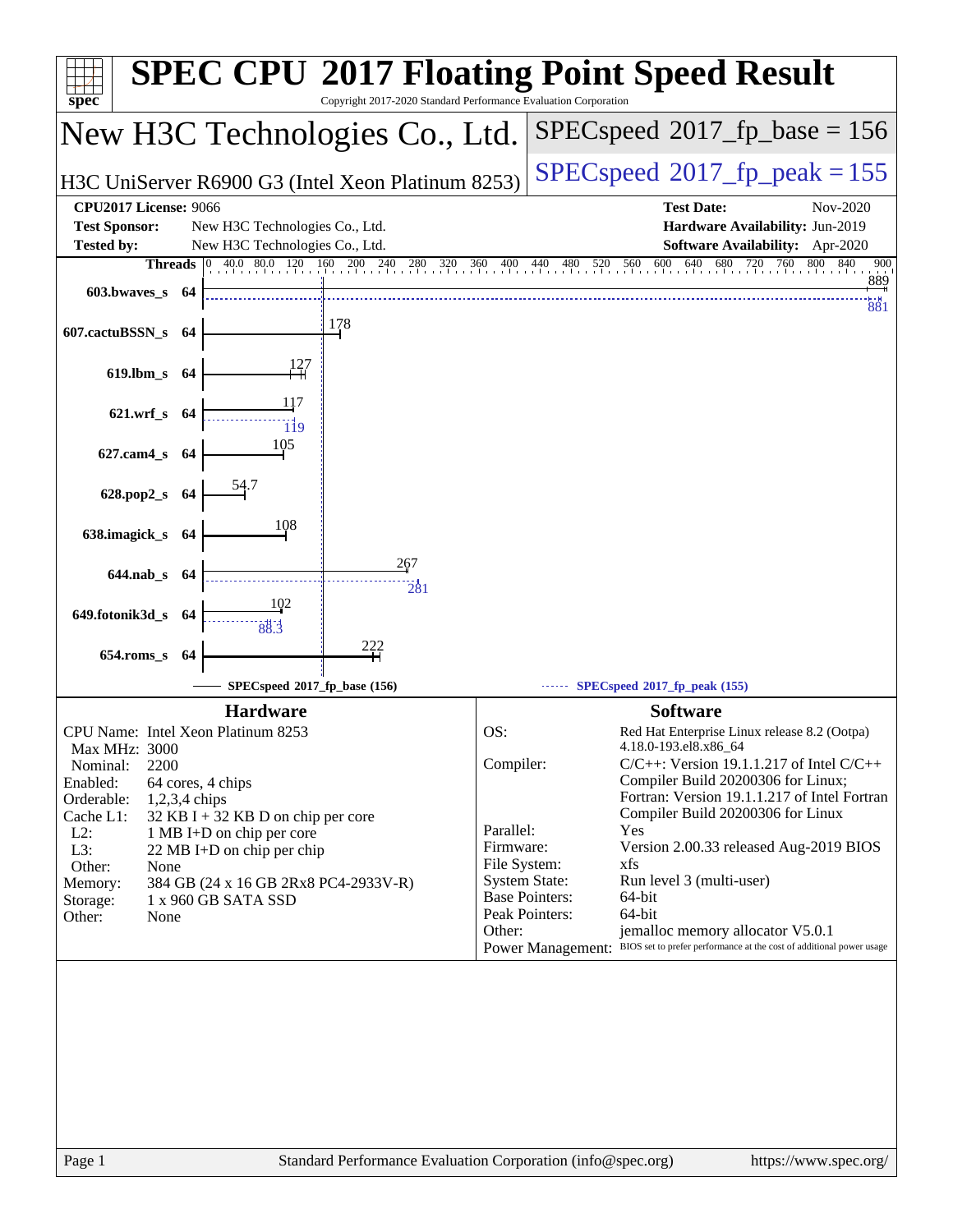| New H3C Technologies Co., Ltd.                                                                                                                                                                                                                    |                                          |                |              |                |            |                      | $SPEC speed^{\circ}2017\_fp\_base = 156$                           |                                                                                                          |              |              |                   |                     |                                                                                        |                   |
|---------------------------------------------------------------------------------------------------------------------------------------------------------------------------------------------------------------------------------------------------|------------------------------------------|----------------|--------------|----------------|------------|----------------------|--------------------------------------------------------------------|----------------------------------------------------------------------------------------------------------|--------------|--------------|-------------------|---------------------|----------------------------------------------------------------------------------------|-------------------|
| H3C UniServer R6900 G3 (Intel Xeon Platinum 8253)                                                                                                                                                                                                 |                                          |                |              |                |            |                      |                                                                    | $SPEC speed^{\circ}2017$ _fp_peak = 155                                                                  |              |              |                   |                     |                                                                                        |                   |
| <b>CPU2017 License: 9066</b>                                                                                                                                                                                                                      |                                          |                |              |                |            |                      |                                                                    |                                                                                                          |              |              | <b>Test Date:</b> |                     | Nov-2020                                                                               |                   |
| <b>Test Sponsor:</b><br>New H3C Technologies Co., Ltd.<br><b>Tested by:</b><br>New H3C Technologies Co., Ltd.                                                                                                                                     |                                          |                |              |                |            |                      | Hardware Availability: Jun-2019<br>Software Availability: Apr-2020 |                                                                                                          |              |              |                   |                     |                                                                                        |                   |
|                                                                                                                                                                                                                                                   |                                          |                |              |                |            | <b>Results Table</b> |                                                                    |                                                                                                          |              |              |                   |                     |                                                                                        |                   |
|                                                                                                                                                                                                                                                   |                                          |                |              | <b>Base</b>    |            |                      |                                                                    |                                                                                                          |              |              | <b>Peak</b>       |                     |                                                                                        |                   |
| <b>Benchmark</b>                                                                                                                                                                                                                                  | Threads                                  | <b>Seconds</b> | Ratio<br>867 | <b>Seconds</b> | Ratio      | <b>Seconds</b>       | Ratio                                                              | <b>Threads</b> Seconds                                                                                   |              | <b>Ratio</b> | <b>Seconds</b>    | <b>Ratio</b><br>884 | <b>Seconds</b>                                                                         | <b>Ratio</b>      |
| 603.bwaves_s<br>607.cactuBSSN_s                                                                                                                                                                                                                   | 64<br>64                                 | 68.1<br>93.6   | 178          | 66.2<br>92.9   | 892<br>179 | 66.4<br>93.4         | 889<br>178                                                         | 64<br>64                                                                                                 | 67.9<br>93.6 | 869<br>178   | 66.7<br>92.9      | 179                 | 67.0<br>93.4                                                                           | 881<br><b>178</b> |
| 619.lbm s                                                                                                                                                                                                                                         | 64                                       | 41.2           | 127          | 39.3           | 133        | 46.2                 | 113                                                                | 64                                                                                                       | 41.2         | 127          | 39.3              | 133                 | 46.2                                                                                   | 113               |
| $621.wrf$ <sub>s</sub>                                                                                                                                                                                                                            | 64                                       | 113            | 117          | <u>113</u>     | 117        | 112                  | 118                                                                | 64                                                                                                       | 111          | 119          | 111               | 119                 | 111                                                                                    | <u>119</u>        |
| $627$ .cam $4$ <sub>s</sub>                                                                                                                                                                                                                       | 64                                       | 84.4           | 105          | 84.0           | 105        | 84.8                 | 105                                                                | 64                                                                                                       | 84.4         | <b>105</b>   | 84.0              | 105                 | 84.8                                                                                   | 105               |
| 628.pop2_s                                                                                                                                                                                                                                        | 64                                       | 216            | 54.9         | 220            | 53.9       | 217                  | 54.7                                                               | 64                                                                                                       | 216          | 54.9         | 220               | 53.9                | 217                                                                                    | 54.7              |
| 638.imagick_s                                                                                                                                                                                                                                     | 64                                       | 134            | 108          | 134            | 108        | 134                  | 108                                                                | 64                                                                                                       | 134          | 108          | 134               | <b>108</b>          | 134                                                                                    | 108               |
| $644.nab_s$                                                                                                                                                                                                                                       | 64                                       | 65.6           | 267          | 65.8           | 265        | 65.5                 | 267                                                                | 64                                                                                                       | 62.4         | 280          | 62.2              | <b>281</b>          | 62.1                                                                                   | 281               |
| 649.fotonik3d_s                                                                                                                                                                                                                                   | 64                                       | 89.7           | 102          | 88.7           | 103        | 90.1                 | 101                                                                | 64                                                                                                       | 109          | 83.5         | 90.0              | 101                 | <b>103</b>                                                                             | 88.3              |
| $654$ .roms_s                                                                                                                                                                                                                                     | 64                                       | 68.4           | 230          | 71.3           | 221        | 71.0                 | 222                                                                | 64                                                                                                       | 68.4         | 230          | 71.3              | 221                 | 71.0                                                                                   | 222               |
|                                                                                                                                                                                                                                                   | SPECspeed®2017_fp_base =                 |                | 156          |                |            |                      |                                                                    |                                                                                                          |              |              |                   |                     |                                                                                        |                   |
|                                                                                                                                                                                                                                                   | $SPECspeed*2017_fp\_peak =$              |                | 155          |                |            |                      |                                                                    |                                                                                                          |              |              |                   |                     |                                                                                        |                   |
|                                                                                                                                                                                                                                                   |                                          |                |              |                |            |                      |                                                                    | Results appear in the order in which they were run. Bold underlined text indicates a median measurement. |              |              |                   |                     |                                                                                        |                   |
| Stack size set to unlimited using "ulimit -s unlimited"                                                                                                                                                                                           |                                          |                |              |                |            |                      |                                                                    | <b>Operating System Notes</b>                                                                            |              |              |                   |                     |                                                                                        |                   |
| Environment variables set by runcpu before the start of the run:<br>KMP_AFFINITY = "granularity=fine, compact"<br>LD_LIBRARY_PATH = "/home/speccpu/lib/intel64:/home/speccpu/je5.0.1-64"<br>MALLOC_CONF = "retain:true"<br>OMP STACKSIZE = "192M" |                                          |                |              |                |            |                      |                                                                    | <b>Environment Variables Notes</b>                                                                       |              |              |                   |                     |                                                                                        |                   |
| Binaries compiled on a system with 1x Intel Core i9-7980XE CPU + 64GB RAM                                                                                                                                                                         | memory using Redhat Enterprise Linux 8.0 |                |              |                |            | <b>General Notes</b> |                                                                    |                                                                                                          |              |              |                   |                     | NA: The test sponsor attests, as of date of publication, that CVE-2017-5754 (Meltdown) |                   |

Filesystem page cache synced and cleared with:

sync; echo 3> /proc/sys/vm/drop\_caches

jemalloc, a general purpose malloc implementation

built with the RedHat Enterprise 7.5, and the system compiler gcc 4.8.5

**(Continued on next page)**

| Page 2<br>Standard Performance Evaluation Corporation (info@spec.org)<br>https://www.spec.org/ |
|------------------------------------------------------------------------------------------------|
|------------------------------------------------------------------------------------------------|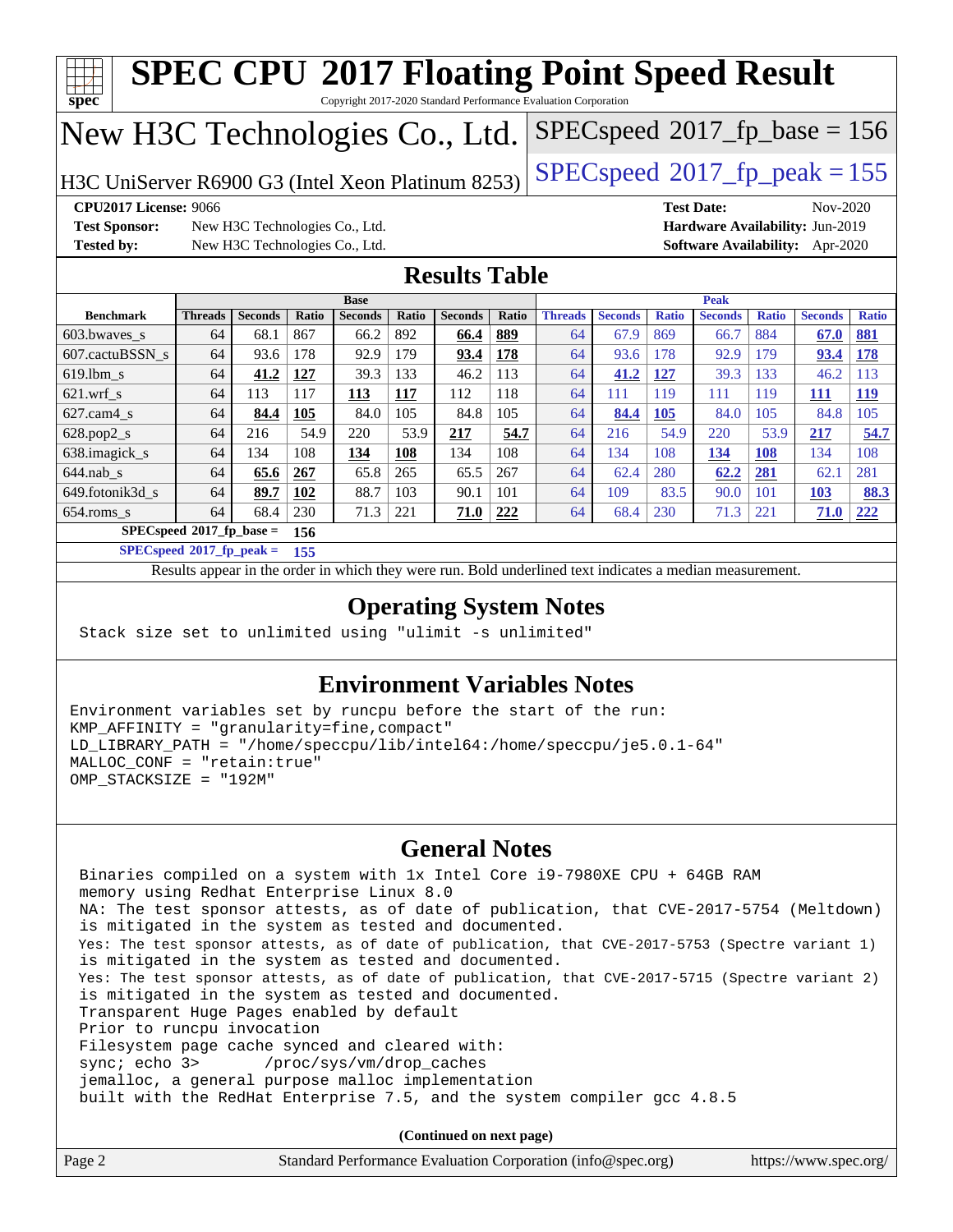| spec <sup>®</sup>                         |                                                                                                                                                                                                                                                                                  | Copyright 2017-2020 Standard Performance Evaluation Corporation                                                                                                                                                                          | <b>SPEC CPU®2017 Floating Point Speed Result</b>                                                                                                            |                                                                                |
|-------------------------------------------|----------------------------------------------------------------------------------------------------------------------------------------------------------------------------------------------------------------------------------------------------------------------------------|------------------------------------------------------------------------------------------------------------------------------------------------------------------------------------------------------------------------------------------|-------------------------------------------------------------------------------------------------------------------------------------------------------------|--------------------------------------------------------------------------------|
|                                           |                                                                                                                                                                                                                                                                                  | New H3C Technologies Co., Ltd.                                                                                                                                                                                                           | $SPEC speed^{\circ}2017\_fp\_base = 156$                                                                                                                    |                                                                                |
|                                           |                                                                                                                                                                                                                                                                                  | H3C UniServer R6900 G3 (Intel Xeon Platinum 8253)                                                                                                                                                                                        | $SPEC speed^{\circ}2017$ _fp_peak = 155                                                                                                                     |                                                                                |
| <b>Test Sponsor:</b><br><b>Tested by:</b> | <b>CPU2017 License: 9066</b><br>New H3C Technologies Co., Ltd.<br>New H3C Technologies Co., Ltd.                                                                                                                                                                                 |                                                                                                                                                                                                                                          | <b>Test Date:</b>                                                                                                                                           | Nov-2020<br>Hardware Availability: Jun-2019<br>Software Availability: Apr-2020 |
|                                           |                                                                                                                                                                                                                                                                                  | <b>General Notes (Continued)</b>                                                                                                                                                                                                         | sources available from jemalloc.net or https://github.com/jemalloc/jemalloc/releases                                                                        |                                                                                |
|                                           |                                                                                                                                                                                                                                                                                  | <b>Platform Notes</b>                                                                                                                                                                                                                    |                                                                                                                                                             |                                                                                |
|                                           | BIOS Settings:<br>Set Hyper Threading to Disabled<br>Set Patrol Scrub to Disabled<br>Set IMC Interleaving to 2-way Interleave                                                                                                                                                    |                                                                                                                                                                                                                                          |                                                                                                                                                             |                                                                                |
|                                           | Sysinfo program /home/speccpu/bin/sysinfo                                                                                                                                                                                                                                        | Rev: r6365 of 2019-08-21 295195f888a3d7edble6e46a485a0011<br>running on localhost.localdomain Thu Nov 12 17:56:52 2020                                                                                                                   |                                                                                                                                                             |                                                                                |
|                                           | For more information on this section, see                                                                                                                                                                                                                                        | SUT (System Under Test) info as seen by some common utilities.<br>https://www.spec.org/cpu2017/Docs/config.html#sysinfo                                                                                                                  |                                                                                                                                                             |                                                                                |
|                                           | From /proc/cpuinfo<br>"physical id"s (chips)<br>4<br>64 "processors"                                                                                                                                                                                                             | model name: $Intel(R)$ Xeon $(R)$ Platinum 8253 CPU @ 2.20GHz                                                                                                                                                                            | cores, siblings (Caution: counting these is hw and system dependent. The following<br>excerpts from /proc/cpuinfo might not be reliable. Use with caution.) |                                                                                |
|                                           | cpu cores : 16<br>siblings : 16                                                                                                                                                                                                                                                  | physical 0: cores 0 1 2 3 4 5 6 7 8 9 10 11 12 13 14 15<br>physical 1: cores 0 1 2 3 4 5 6 7 8 9 10 11 12 13 14 15<br>physical 2: cores 0 1 2 3 4 5 6 7 8 9 10 11 12 13 14 15<br>physical 3: cores 0 1 2 3 4 5 6 7 8 9 10 11 12 13 14 15 |                                                                                                                                                             |                                                                                |
|                                           | From 1scpu:<br>Architecture:<br>$CPU$ op-mode( $s$ ):<br>Byte Order:<br>CPU(s):<br>On-line CPU(s) list: $0-63$<br>Thread( $s$ ) per core:<br>$Core(s)$ per socket:<br>Socket(s):<br>NUMA node(s):<br>Vendor ID:<br>CPU family:<br>Model:<br>Model name:<br>Stepping:<br>CPU MHz: | x86_64<br>$32$ -bit, $64$ -bit<br>Little Endian<br>64<br>1<br>16<br>4<br>4<br>GenuineIntel<br>6<br>85<br>6<br>1093.547                                                                                                                   | $Intel(R) Xeon(R) Platinum 8253 CPU @ 2.20GHz$                                                                                                              |                                                                                |
|                                           |                                                                                                                                                                                                                                                                                  | (Continued on next page)                                                                                                                                                                                                                 |                                                                                                                                                             |                                                                                |
| Page 3                                    |                                                                                                                                                                                                                                                                                  | Standard Performance Evaluation Corporation (info@spec.org)                                                                                                                                                                              |                                                                                                                                                             | https://www.spec.org/                                                          |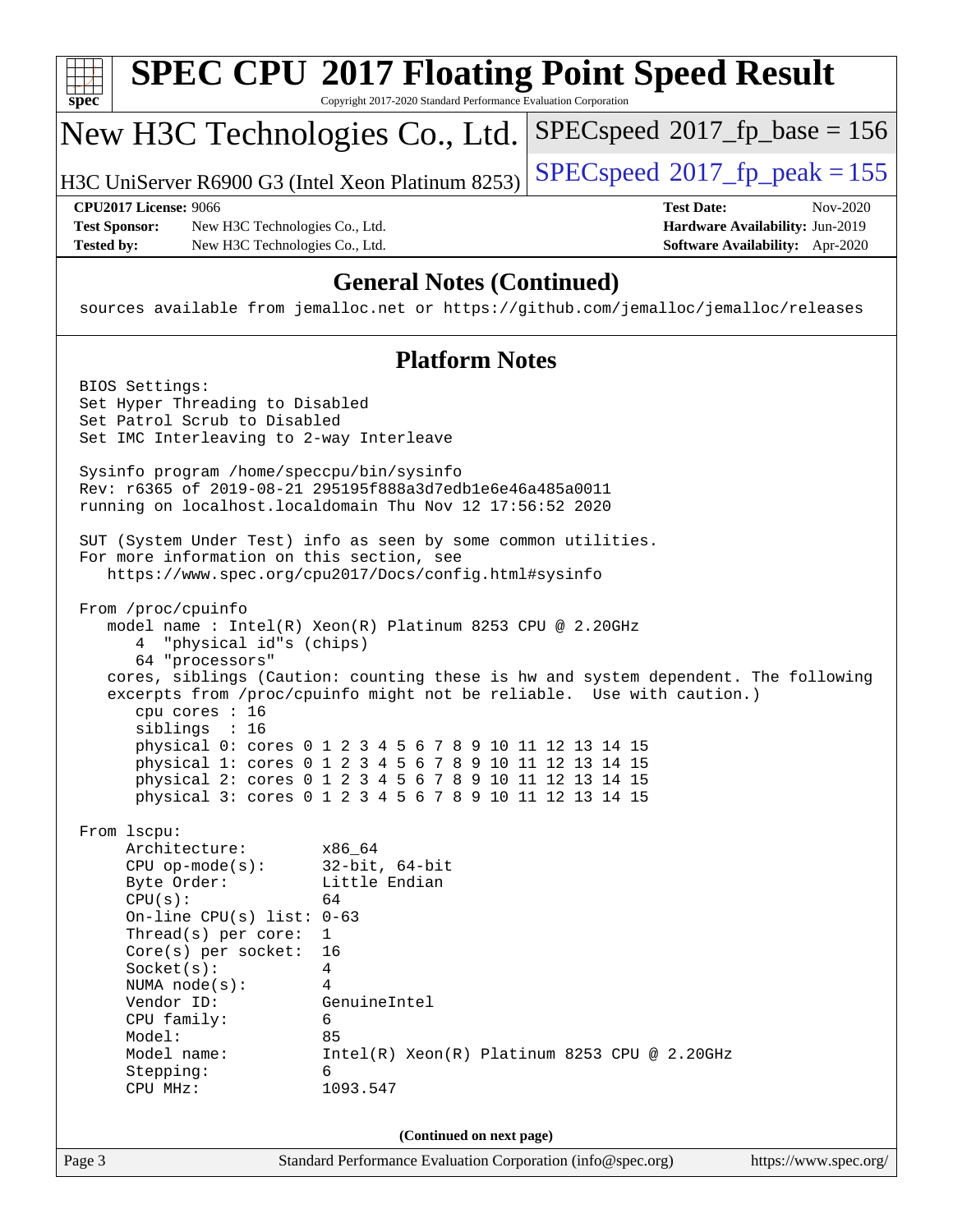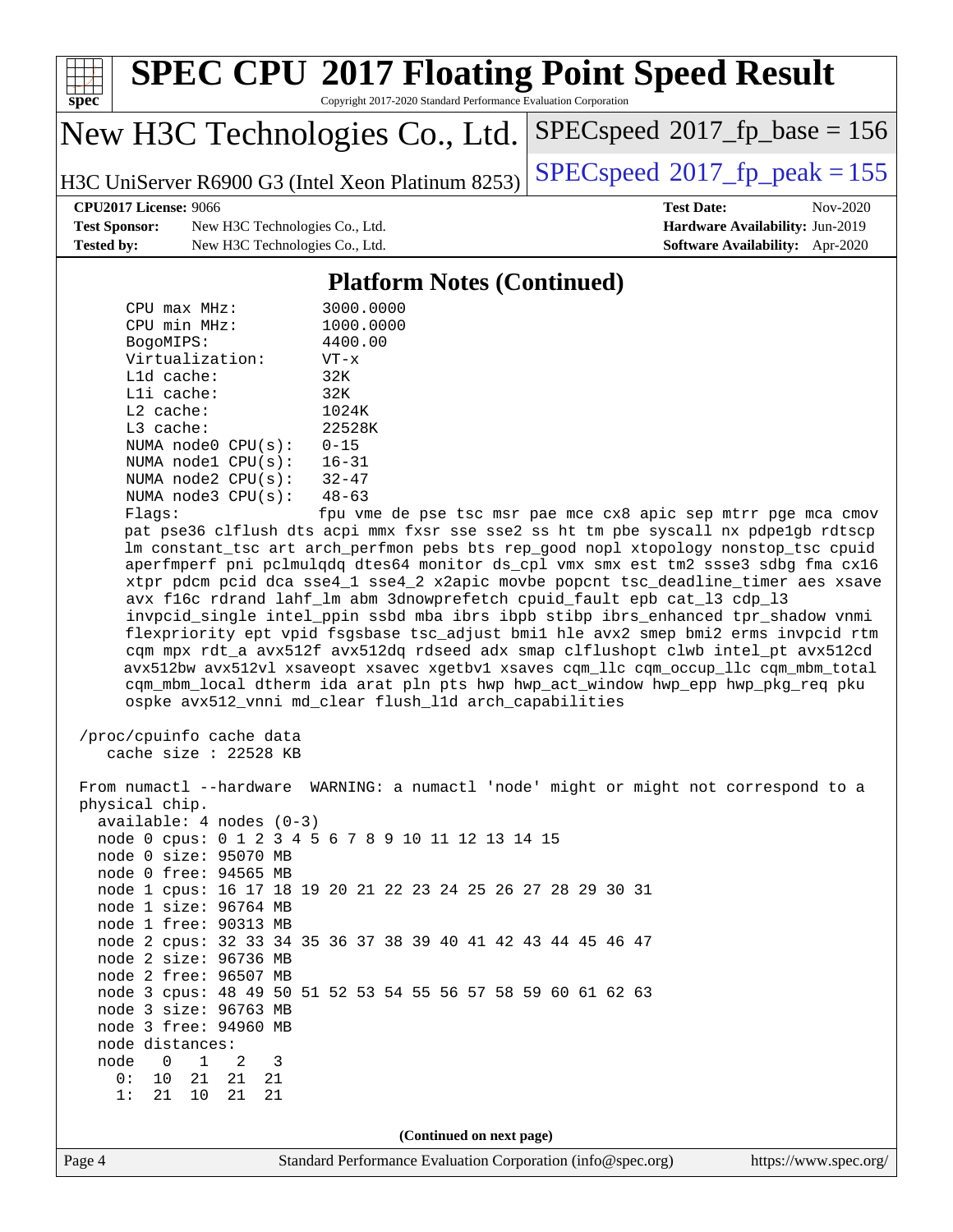| <b>SPEC CPU®2017 Floating Point Speed Result</b><br>Copyright 2017-2020 Standard Performance Evaluation Corporation<br>$spec^*$                                                           |                                                                                                  |
|-------------------------------------------------------------------------------------------------------------------------------------------------------------------------------------------|--------------------------------------------------------------------------------------------------|
| New H3C Technologies Co., Ltd.                                                                                                                                                            | $SPEC speed^{\circ}2017\_fp\_base = 156$                                                         |
| H3C UniServer R6900 G3 (Intel Xeon Platinum 8253)                                                                                                                                         | $SPEC speed^{\circ}2017$ fp peak = 155                                                           |
| <b>CPU2017 License: 9066</b>                                                                                                                                                              | <b>Test Date:</b><br>Nov-2020                                                                    |
| <b>Test Sponsor:</b><br>New H3C Technologies Co., Ltd.                                                                                                                                    | Hardware Availability: Jun-2019                                                                  |
| <b>Tested by:</b><br>New H3C Technologies Co., Ltd.                                                                                                                                       | Software Availability: Apr-2020                                                                  |
| <b>Platform Notes (Continued)</b>                                                                                                                                                         |                                                                                                  |
| 21 10 21<br>2:<br>21<br>3:<br>21<br>21<br>21<br>10                                                                                                                                        |                                                                                                  |
| From /proc/meminfo<br>MemTotal:<br>394583496 kB<br>HugePages_Total:<br>0<br>Hugepagesize:<br>2048 kB                                                                                      |                                                                                                  |
| From /etc/*release* /etc/*version*<br>os-release:<br>NAME="Red Hat Enterprise Linux"                                                                                                      |                                                                                                  |
| VERSION="8.2 (Ootpa)"<br>ID="rhel"<br>ID LIKE="fedora"                                                                                                                                    |                                                                                                  |
| VERSION_ID="8.2"<br>PLATFORM_ID="platform:el8"                                                                                                                                            |                                                                                                  |
| PRETTY_NAME="Red Hat Enterprise Linux 8.2 (Ootpa)"<br>ANSI_COLOR="0;31"                                                                                                                   |                                                                                                  |
| redhat-release: Red Hat Enterprise Linux release 8.2 (Ootpa)<br>system-release: Red Hat Enterprise Linux release 8.2 (Ootpa)<br>system-release-cpe: cpe:/o:redhat:enterprise_linux:8.2:ga |                                                                                                  |
| uname $-a$ :<br>Linux localhost.localdomain 4.18.0-193.el8.x86_64 #1 SMP Fri Mar 27 14:35:58 UTC 2020<br>x86_64 x86_64 x86_64 GNU/Linux                                                   |                                                                                                  |
| Kernel self-reported vulnerability status:                                                                                                                                                |                                                                                                  |
| itlb_multihit:<br>CVE-2018-3620 (L1 Terminal Fault):<br>Microarchitectural Data Sampling:                                                                                                 | KVM: Mitigation: Split huge pages<br>Not affected<br>Not affected                                |
| CVE-2017-5754 (Meltdown):<br>CVE-2018-3639 (Speculative Store Bypass): Mitigation: Speculative Store Bypass disabled                                                                      | Not affected                                                                                     |
| CVE-2017-5753 (Spectre variant 1):                                                                                                                                                        | via prctl and seccomp<br>Mitigation: usercopy/swapgs barriers and __user<br>pointer sanitization |
| $CVE-2017-5715$ (Spectre variant 2):                                                                                                                                                      | Mitigation: Enhanced IBRS, IBPB: conditional,<br>RSB filling                                     |
| tsx_async_abort:                                                                                                                                                                          | Vulnerable: Clear CPU buffers attempted, no<br>microcode; SMT disabled                           |
| run-level 3 Nov 12 12:36                                                                                                                                                                  |                                                                                                  |
| SPEC is set to: /home/speccpu                                                                                                                                                             |                                                                                                  |
| Filesystem<br>Size Used Avail Use% Mounted on<br>Type<br>/dev/mapper/rhel-home xfs<br>839G 143G 697G 17% / home                                                                           |                                                                                                  |
| (Continued on next page)                                                                                                                                                                  |                                                                                                  |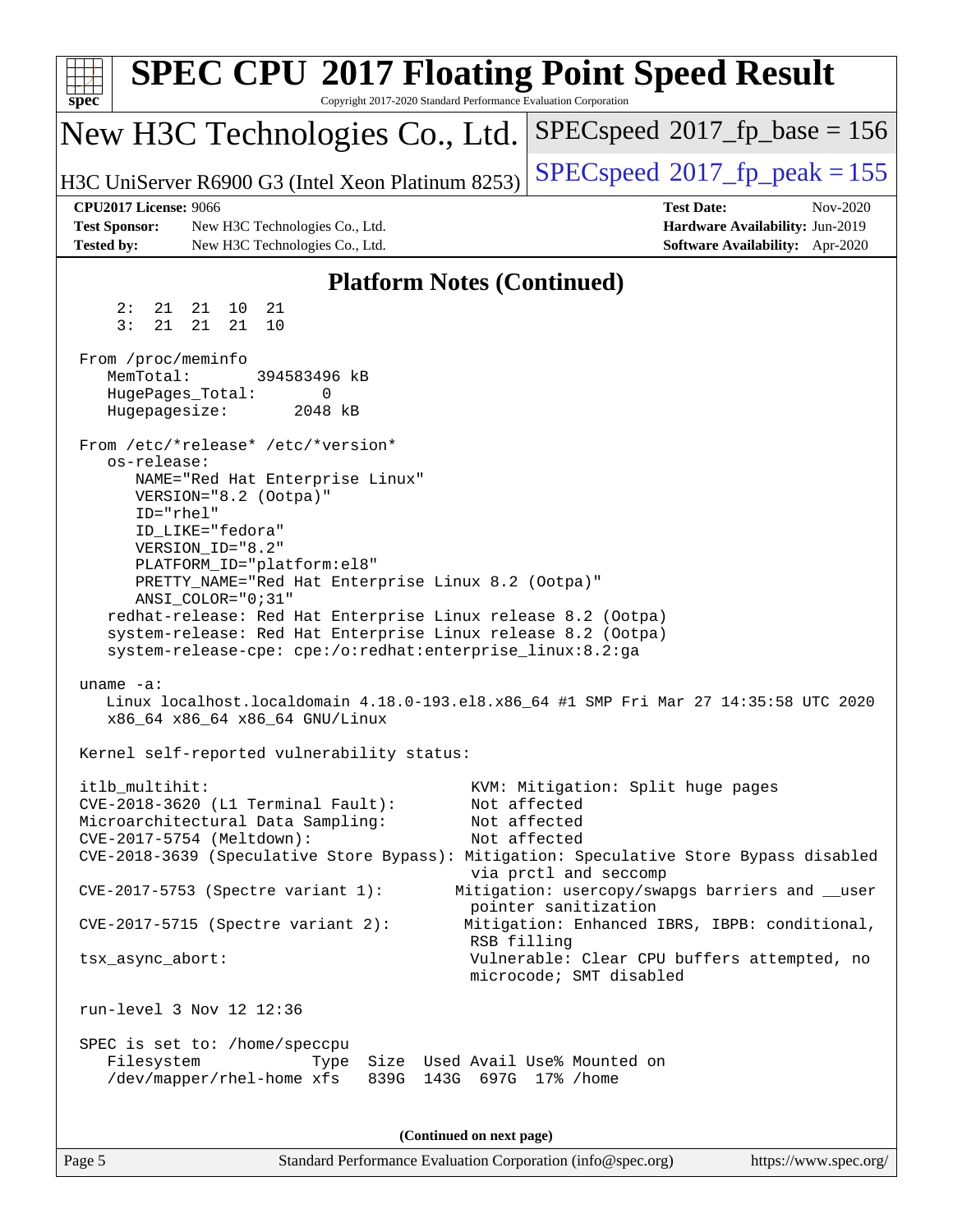

# **[SPEC CPU](http://www.spec.org/auto/cpu2017/Docs/result-fields.html#SPECCPU2017FloatingPointSpeedResult)[2017 Floating Point Speed Result](http://www.spec.org/auto/cpu2017/Docs/result-fields.html#SPECCPU2017FloatingPointSpeedResult)**

Copyright 2017-2020 Standard Performance Evaluation Corporation

New H3C Technologies Co., Ltd.

H3C UniServer R6900 G3 (Intel Xeon Platinum 8253) [SPECspeed](http://www.spec.org/auto/cpu2017/Docs/result-fields.html#SPECspeed2017fppeak)<sup>®</sup>[2017\\_fp\\_peak = 1](http://www.spec.org/auto/cpu2017/Docs/result-fields.html#SPECspeed2017fppeak)55

[SPECspeed](http://www.spec.org/auto/cpu2017/Docs/result-fields.html#SPECspeed2017fpbase)<sup>®</sup>2017 fp base = 156

**[Test Sponsor:](http://www.spec.org/auto/cpu2017/Docs/result-fields.html#TestSponsor)** New H3C Technologies Co., Ltd. **[Hardware Availability:](http://www.spec.org/auto/cpu2017/Docs/result-fields.html#HardwareAvailability)** Jun-2019 **[Tested by:](http://www.spec.org/auto/cpu2017/Docs/result-fields.html#Testedby)** New H3C Technologies Co., Ltd. **[Software Availability:](http://www.spec.org/auto/cpu2017/Docs/result-fields.html#SoftwareAvailability)** Apr-2020

**[CPU2017 License:](http://www.spec.org/auto/cpu2017/Docs/result-fields.html#CPU2017License)** 9066 **[Test Date:](http://www.spec.org/auto/cpu2017/Docs/result-fields.html#TestDate)** Nov-2020

#### **[Platform Notes \(Continued\)](http://www.spec.org/auto/cpu2017/Docs/result-fields.html#PlatformNotes)**

 From /sys/devices/virtual/dmi/id BIOS: American Megatrends Inc. 2.00.33 08/22/2019 Vendor: New H3C Technologies Co., Ltd. Product: H3C UniServer R6900 G3 Product Family: Rack Serial: 210235A3T0H204000004

 Additional information from dmidecode follows. WARNING: Use caution when you interpret this section. The 'dmidecode' program reads system data which is "intended to allow hardware to be accurately determined", but the intent may not be met, as there are frequent changes to hardware, firmware, and the "DMTF SMBIOS" standard. Memory: 24x Micron 18ASF2G72PDZ-2G9E1 16 GB 2 rank 2933

24x NO DIMM NO DIMM

(End of data from sysinfo program)

#### **[Compiler Version Notes](http://www.spec.org/auto/cpu2017/Docs/result-fields.html#CompilerVersionNotes)**

| C                       | 619.1bm s(base, peak) 638.imagick s(base, peak)<br>$644.nab_s(base, peak)$                                                                                                                                                                                                                                                                                                                                                                                                                                                                                           |                       |
|-------------------------|----------------------------------------------------------------------------------------------------------------------------------------------------------------------------------------------------------------------------------------------------------------------------------------------------------------------------------------------------------------------------------------------------------------------------------------------------------------------------------------------------------------------------------------------------------------------|-----------------------|
|                         | Intel(R) C Intel(R) 64 Compiler for applications running on Intel(R) 64,<br>Version 19.1.1.217 Build 20200306<br>Copyright (C) 1985-2020 Intel Corporation. All rights reserved.                                                                                                                                                                                                                                                                                                                                                                                     |                       |
| ----------------------- | $C_{++}$ , C, Fortran   607. cactuBSSN s(base, peak)                                                                                                                                                                                                                                                                                                                                                                                                                                                                                                                 |                       |
|                         | Intel(R) $C++$ Intel(R) 64 Compiler for applications running on Intel(R) 64,<br>Version 19.1.1.217 Build 20200306<br>Copyright (C) 1985-2020 Intel Corporation. All rights reserved.<br>Intel(R) C Intel(R) 64 Compiler for applications running on Intel(R) 64,<br>Version 19.1.1.217 Build 20200306<br>Copyright (C) 1985-2020 Intel Corporation. All rights reserved.<br>$Intel(R)$ Fortran Intel(R) 64 Compiler for applications running on Intel(R)<br>64, Version 19.1.1.217 Build 20200306<br>Copyright (C) 1985-2020 Intel Corporation. All rights reserved. |                       |
| Fortran                 | 603.bwaves_s(base, peak) 649.fotonik3d_s(base, peak)<br>$654.rows_s(base, peak)$                                                                                                                                                                                                                                                                                                                                                                                                                                                                                     |                       |
|                         | (Continued on next page)                                                                                                                                                                                                                                                                                                                                                                                                                                                                                                                                             |                       |
| Page 6                  | Standard Performance Evaluation Corporation (info@spec.org)                                                                                                                                                                                                                                                                                                                                                                                                                                                                                                          | https://www.spec.org/ |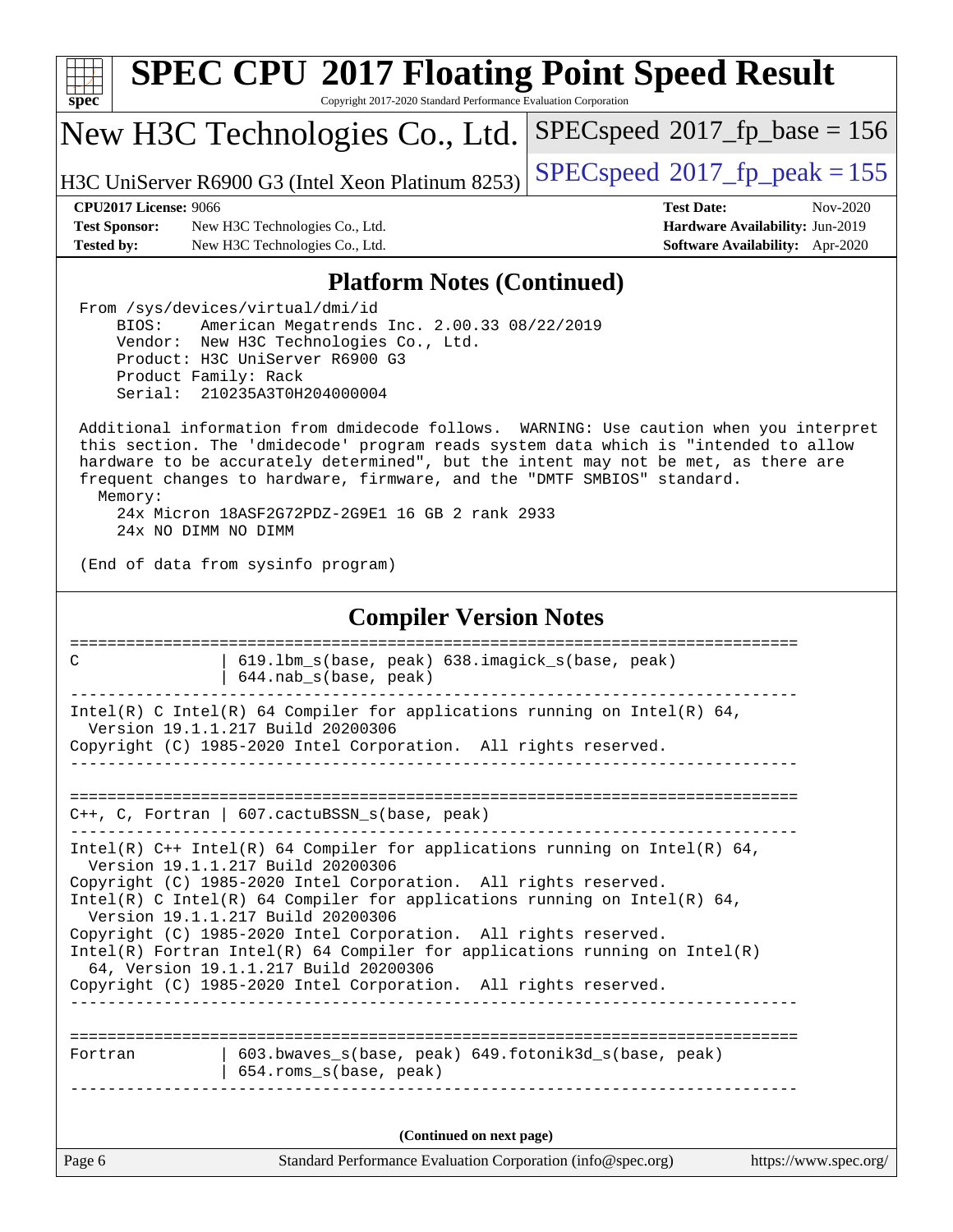| <b>SPEC CPU®2017 Floating Point Speed Result</b><br>$s\overline{pec}$<br>Copyright 2017-2020 Standard Performance Evaluation Corporation                                                 |                                                                                                                     |                                         |  |  |  |  |
|------------------------------------------------------------------------------------------------------------------------------------------------------------------------------------------|---------------------------------------------------------------------------------------------------------------------|-----------------------------------------|--|--|--|--|
|                                                                                                                                                                                          | New H3C Technologies Co., Ltd.                                                                                      | $SPEC speed^{\circ}2017$ fp base = 156  |  |  |  |  |
|                                                                                                                                                                                          | H3C UniServer R6900 G3 (Intel Xeon Platinum 8253)                                                                   | $SPEC speed^{\circ}2017$ _fp_peak = 155 |  |  |  |  |
| <b>CPU2017 License: 9066</b>                                                                                                                                                             |                                                                                                                     | <b>Test Date:</b><br>$Nov-2020$         |  |  |  |  |
| <b>Test Sponsor:</b>                                                                                                                                                                     | New H3C Technologies Co., Ltd.                                                                                      | Hardware Availability: Jun-2019         |  |  |  |  |
| <b>Tested by:</b>                                                                                                                                                                        | New H3C Technologies Co., Ltd.                                                                                      | Software Availability: Apr-2020         |  |  |  |  |
|                                                                                                                                                                                          | <b>Compiler Version Notes (Continued)</b>                                                                           |                                         |  |  |  |  |
| $Intel(R)$ Fortran Intel(R) 64 Compiler for applications running on Intel(R)<br>64, Version 19.1.1.217 Build 20200306<br>Copyright (C) 1985-2020 Intel Corporation. All rights reserved. |                                                                                                                     |                                         |  |  |  |  |
|                                                                                                                                                                                          |                                                                                                                     |                                         |  |  |  |  |
| Fortran, C                                                                                                                                                                               | $621.wrf_s(base, peak)$ $627.cam4_s(base, peak)$<br>$628. pop2_s(base, peak)$                                       |                                         |  |  |  |  |
|                                                                                                                                                                                          | Intel(R) Fortran Intel(R) 64 Compiler for applications running on Intel(R)<br>64, Version 19.1.1.217 Build 20200306 |                                         |  |  |  |  |
|                                                                                                                                                                                          | Copyright (C) 1985-2020 Intel Corporation. All rights reserved.                                                     |                                         |  |  |  |  |
|                                                                                                                                                                                          | Intel(R) C Intel(R) 64 Compiler for applications running on Intel(R) 64,<br>Version 19.1.1.217 Build 20200306       |                                         |  |  |  |  |

**[Base Compiler Invocation](http://www.spec.org/auto/cpu2017/Docs/result-fields.html#BaseCompilerInvocation)**

[C benchmarks](http://www.spec.org/auto/cpu2017/Docs/result-fields.html#Cbenchmarks):

[icc](http://www.spec.org/cpu2017/results/res2020q4/cpu2017-20201116-24391.flags.html#user_CCbase_intel_icc_66fc1ee009f7361af1fbd72ca7dcefbb700085f36577c54f309893dd4ec40d12360134090235512931783d35fd58c0460139e722d5067c5574d8eaf2b3e37e92)

[Fortran benchmarks](http://www.spec.org/auto/cpu2017/Docs/result-fields.html#Fortranbenchmarks): [ifort](http://www.spec.org/cpu2017/results/res2020q4/cpu2017-20201116-24391.flags.html#user_FCbase_intel_ifort_8111460550e3ca792625aed983ce982f94888b8b503583aa7ba2b8303487b4d8a21a13e7191a45c5fd58ff318f48f9492884d4413fa793fd88dd292cad7027ca)

[Benchmarks using both Fortran and C](http://www.spec.org/auto/cpu2017/Docs/result-fields.html#BenchmarksusingbothFortranandC): [ifort](http://www.spec.org/cpu2017/results/res2020q4/cpu2017-20201116-24391.flags.html#user_CC_FCbase_intel_ifort_8111460550e3ca792625aed983ce982f94888b8b503583aa7ba2b8303487b4d8a21a13e7191a45c5fd58ff318f48f9492884d4413fa793fd88dd292cad7027ca) [icc](http://www.spec.org/cpu2017/results/res2020q4/cpu2017-20201116-24391.flags.html#user_CC_FCbase_intel_icc_66fc1ee009f7361af1fbd72ca7dcefbb700085f36577c54f309893dd4ec40d12360134090235512931783d35fd58c0460139e722d5067c5574d8eaf2b3e37e92)

[Benchmarks using Fortran, C, and C++:](http://www.spec.org/auto/cpu2017/Docs/result-fields.html#BenchmarksusingFortranCandCXX) [icpc](http://www.spec.org/cpu2017/results/res2020q4/cpu2017-20201116-24391.flags.html#user_CC_CXX_FCbase_intel_icpc_c510b6838c7f56d33e37e94d029a35b4a7bccf4766a728ee175e80a419847e808290a9b78be685c44ab727ea267ec2f070ec5dc83b407c0218cded6866a35d07) [icc](http://www.spec.org/cpu2017/results/res2020q4/cpu2017-20201116-24391.flags.html#user_CC_CXX_FCbase_intel_icc_66fc1ee009f7361af1fbd72ca7dcefbb700085f36577c54f309893dd4ec40d12360134090235512931783d35fd58c0460139e722d5067c5574d8eaf2b3e37e92) [ifort](http://www.spec.org/cpu2017/results/res2020q4/cpu2017-20201116-24391.flags.html#user_CC_CXX_FCbase_intel_ifort_8111460550e3ca792625aed983ce982f94888b8b503583aa7ba2b8303487b4d8a21a13e7191a45c5fd58ff318f48f9492884d4413fa793fd88dd292cad7027ca)

### **[Base Portability Flags](http://www.spec.org/auto/cpu2017/Docs/result-fields.html#BasePortabilityFlags)**

 603.bwaves\_s: [-DSPEC\\_LP64](http://www.spec.org/cpu2017/results/res2020q4/cpu2017-20201116-24391.flags.html#suite_basePORTABILITY603_bwaves_s_DSPEC_LP64) 607.cactuBSSN\_s: [-DSPEC\\_LP64](http://www.spec.org/cpu2017/results/res2020q4/cpu2017-20201116-24391.flags.html#suite_basePORTABILITY607_cactuBSSN_s_DSPEC_LP64) 619.lbm\_s: [-DSPEC\\_LP64](http://www.spec.org/cpu2017/results/res2020q4/cpu2017-20201116-24391.flags.html#suite_basePORTABILITY619_lbm_s_DSPEC_LP64) 621.wrf\_s: [-DSPEC\\_LP64](http://www.spec.org/cpu2017/results/res2020q4/cpu2017-20201116-24391.flags.html#suite_basePORTABILITY621_wrf_s_DSPEC_LP64) [-DSPEC\\_CASE\\_FLAG](http://www.spec.org/cpu2017/results/res2020q4/cpu2017-20201116-24391.flags.html#b621.wrf_s_baseCPORTABILITY_DSPEC_CASE_FLAG) [-convert big\\_endian](http://www.spec.org/cpu2017/results/res2020q4/cpu2017-20201116-24391.flags.html#user_baseFPORTABILITY621_wrf_s_convert_big_endian_c3194028bc08c63ac5d04de18c48ce6d347e4e562e8892b8bdbdc0214820426deb8554edfa529a3fb25a586e65a3d812c835984020483e7e73212c4d31a38223) 627.cam4\_s: [-DSPEC\\_LP64](http://www.spec.org/cpu2017/results/res2020q4/cpu2017-20201116-24391.flags.html#suite_basePORTABILITY627_cam4_s_DSPEC_LP64) [-DSPEC\\_CASE\\_FLAG](http://www.spec.org/cpu2017/results/res2020q4/cpu2017-20201116-24391.flags.html#b627.cam4_s_baseCPORTABILITY_DSPEC_CASE_FLAG) 628.pop2\_s: [-DSPEC\\_LP64](http://www.spec.org/cpu2017/results/res2020q4/cpu2017-20201116-24391.flags.html#suite_basePORTABILITY628_pop2_s_DSPEC_LP64) [-DSPEC\\_CASE\\_FLAG](http://www.spec.org/cpu2017/results/res2020q4/cpu2017-20201116-24391.flags.html#b628.pop2_s_baseCPORTABILITY_DSPEC_CASE_FLAG) [-convert big\\_endian](http://www.spec.org/cpu2017/results/res2020q4/cpu2017-20201116-24391.flags.html#user_baseFPORTABILITY628_pop2_s_convert_big_endian_c3194028bc08c63ac5d04de18c48ce6d347e4e562e8892b8bdbdc0214820426deb8554edfa529a3fb25a586e65a3d812c835984020483e7e73212c4d31a38223) [-assume byterecl](http://www.spec.org/cpu2017/results/res2020q4/cpu2017-20201116-24391.flags.html#user_baseFPORTABILITY628_pop2_s_assume_byterecl_7e47d18b9513cf18525430bbf0f2177aa9bf368bc7a059c09b2c06a34b53bd3447c950d3f8d6c70e3faf3a05c8557d66a5798b567902e8849adc142926523472) 638.imagick\_s: [-DSPEC\\_LP64](http://www.spec.org/cpu2017/results/res2020q4/cpu2017-20201116-24391.flags.html#suite_basePORTABILITY638_imagick_s_DSPEC_LP64) 644.nab\_s: [-DSPEC\\_LP64](http://www.spec.org/cpu2017/results/res2020q4/cpu2017-20201116-24391.flags.html#suite_basePORTABILITY644_nab_s_DSPEC_LP64) 649.fotonik3d\_s: [-DSPEC\\_LP64](http://www.spec.org/cpu2017/results/res2020q4/cpu2017-20201116-24391.flags.html#suite_basePORTABILITY649_fotonik3d_s_DSPEC_LP64)

**(Continued on next page)**

Page 7 Standard Performance Evaluation Corporation [\(info@spec.org\)](mailto:info@spec.org) <https://www.spec.org/>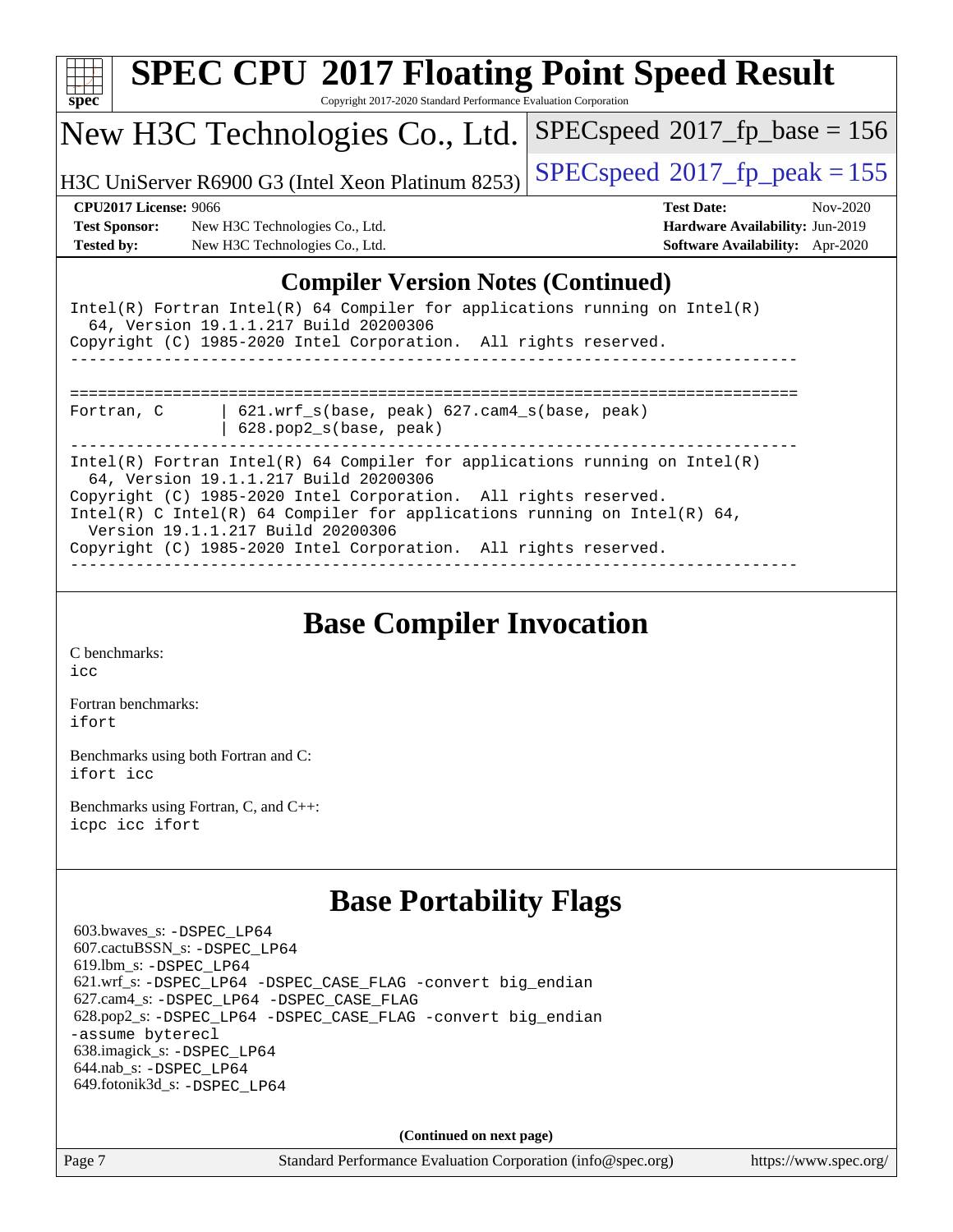

# **[SPEC CPU](http://www.spec.org/auto/cpu2017/Docs/result-fields.html#SPECCPU2017FloatingPointSpeedResult)[2017 Floating Point Speed Result](http://www.spec.org/auto/cpu2017/Docs/result-fields.html#SPECCPU2017FloatingPointSpeedResult)**

Copyright 2017-2020 Standard Performance Evaluation Corporation

## New H3C Technologies Co., Ltd.

H3C UniServer R6900 G3 (Intel Xeon Platinum  $8253$ ) [SPECspeed](http://www.spec.org/auto/cpu2017/Docs/result-fields.html#SPECspeed2017fppeak)<sup>®</sup>[2017\\_fp\\_peak = 1](http://www.spec.org/auto/cpu2017/Docs/result-fields.html#SPECspeed2017fppeak)55

[SPECspeed](http://www.spec.org/auto/cpu2017/Docs/result-fields.html#SPECspeed2017fpbase)<sup>®</sup>2017 fp base = 156

**[Test Sponsor:](http://www.spec.org/auto/cpu2017/Docs/result-fields.html#TestSponsor)** New H3C Technologies Co., Ltd. **[Hardware Availability:](http://www.spec.org/auto/cpu2017/Docs/result-fields.html#HardwareAvailability)** Jun-2019 **[Tested by:](http://www.spec.org/auto/cpu2017/Docs/result-fields.html#Testedby)** New H3C Technologies Co., Ltd. **[Software Availability:](http://www.spec.org/auto/cpu2017/Docs/result-fields.html#SoftwareAvailability)** Apr-2020

**[CPU2017 License:](http://www.spec.org/auto/cpu2017/Docs/result-fields.html#CPU2017License)** 9066 **[Test Date:](http://www.spec.org/auto/cpu2017/Docs/result-fields.html#TestDate)** Nov-2020

## **[Base Portability Flags \(Continued\)](http://www.spec.org/auto/cpu2017/Docs/result-fields.html#BasePortabilityFlags)**

654.roms\_s: [-DSPEC\\_LP64](http://www.spec.org/cpu2017/results/res2020q4/cpu2017-20201116-24391.flags.html#suite_basePORTABILITY654_roms_s_DSPEC_LP64)

### **[Base Optimization Flags](http://www.spec.org/auto/cpu2017/Docs/result-fields.html#BaseOptimizationFlags)**

[C benchmarks](http://www.spec.org/auto/cpu2017/Docs/result-fields.html#Cbenchmarks):

[-m64](http://www.spec.org/cpu2017/results/res2020q4/cpu2017-20201116-24391.flags.html#user_CCbase_m64-icc) [-std=c11](http://www.spec.org/cpu2017/results/res2020q4/cpu2017-20201116-24391.flags.html#user_CCbase_std-icc-std_0e1c27790398a4642dfca32ffe6c27b5796f9c2d2676156f2e42c9c44eaad0c049b1cdb667a270c34d979996257aeb8fc440bfb01818dbc9357bd9d174cb8524) [-xCORE-AVX512](http://www.spec.org/cpu2017/results/res2020q4/cpu2017-20201116-24391.flags.html#user_CCbase_f-xCORE-AVX512) [-ipo](http://www.spec.org/cpu2017/results/res2020q4/cpu2017-20201116-24391.flags.html#user_CCbase_f-ipo) [-O3](http://www.spec.org/cpu2017/results/res2020q4/cpu2017-20201116-24391.flags.html#user_CCbase_f-O3) [-no-prec-div](http://www.spec.org/cpu2017/results/res2020q4/cpu2017-20201116-24391.flags.html#user_CCbase_f-no-prec-div) [-qopt-prefetch](http://www.spec.org/cpu2017/results/res2020q4/cpu2017-20201116-24391.flags.html#user_CCbase_f-qopt-prefetch) [-ffinite-math-only](http://www.spec.org/cpu2017/results/res2020q4/cpu2017-20201116-24391.flags.html#user_CCbase_f_finite_math_only_cb91587bd2077682c4b38af759c288ed7c732db004271a9512da14a4f8007909a5f1427ecbf1a0fb78ff2a814402c6114ac565ca162485bbcae155b5e4258871) [-qopt-mem-layout-trans=4](http://www.spec.org/cpu2017/results/res2020q4/cpu2017-20201116-24391.flags.html#user_CCbase_f-qopt-mem-layout-trans_fa39e755916c150a61361b7846f310bcdf6f04e385ef281cadf3647acec3f0ae266d1a1d22d972a7087a248fd4e6ca390a3634700869573d231a252c784941a8) [-qopenmp](http://www.spec.org/cpu2017/results/res2020q4/cpu2017-20201116-24391.flags.html#user_CCbase_qopenmp_16be0c44f24f464004c6784a7acb94aca937f053568ce72f94b139a11c7c168634a55f6653758ddd83bcf7b8463e8028bb0b48b77bcddc6b78d5d95bb1df2967) [-DSPEC\\_OPENMP](http://www.spec.org/cpu2017/results/res2020q4/cpu2017-20201116-24391.flags.html#suite_CCbase_DSPEC_OPENMP) [-mbranches-within-32B-boundaries](http://www.spec.org/cpu2017/results/res2020q4/cpu2017-20201116-24391.flags.html#user_CCbase_f-mbranches-within-32B-boundaries)

#### [Fortran benchmarks](http://www.spec.org/auto/cpu2017/Docs/result-fields.html#Fortranbenchmarks):

```
-m64 -Wl,-z,muldefs -DSPEC_OPENMP -xCORE-AVX512 -ipo -O3
-no-prec-div -qopt-prefetch -ffinite-math-only
-qopt-mem-layout-trans=4 -qopenmp -nostandard-realloc-lhs
-mbranches-within-32B-boundaries -L/usr/local/jemalloc64-5.0.1/lib
-ljemalloc
```
#### [Benchmarks using both Fortran and C](http://www.spec.org/auto/cpu2017/Docs/result-fields.html#BenchmarksusingbothFortranandC):

```
-m64 -std=c11 -Wl,-z,muldefs -xCORE-AVX512 -ipo -O3 -no-prec-div
-qopt-prefetch -ffinite-math-only -qopt-mem-layout-trans=4 -qopenmp
-DSPEC_OPENMP -mbranches-within-32B-boundaries -nostandard-realloc-lhs
-L/usr/local/jemalloc64-5.0.1/lib -ljemalloc
```
#### [Benchmarks using Fortran, C, and C++:](http://www.spec.org/auto/cpu2017/Docs/result-fields.html#BenchmarksusingFortranCandCXX)

```
-m64 -std=c11 -Wl,-z,muldefs -xCORE-AVX512 -ipo -O3 -no-prec-div
-qopt-prefetch -ffinite-math-only -qopt-mem-layout-trans=4 -qopenmp
-DSPEC_OPENMP -mbranches-within-32B-boundaries -nostandard-realloc-lhs
-L/usr/local/jemalloc64-5.0.1/lib -ljemalloc
```
### **[Peak Compiler Invocation](http://www.spec.org/auto/cpu2017/Docs/result-fields.html#PeakCompilerInvocation)**

[C benchmarks](http://www.spec.org/auto/cpu2017/Docs/result-fields.html#Cbenchmarks):

[icc](http://www.spec.org/cpu2017/results/res2020q4/cpu2017-20201116-24391.flags.html#user_CCpeak_intel_icc_66fc1ee009f7361af1fbd72ca7dcefbb700085f36577c54f309893dd4ec40d12360134090235512931783d35fd58c0460139e722d5067c5574d8eaf2b3e37e92)

[Fortran benchmarks](http://www.spec.org/auto/cpu2017/Docs/result-fields.html#Fortranbenchmarks): [ifort](http://www.spec.org/cpu2017/results/res2020q4/cpu2017-20201116-24391.flags.html#user_FCpeak_intel_ifort_8111460550e3ca792625aed983ce982f94888b8b503583aa7ba2b8303487b4d8a21a13e7191a45c5fd58ff318f48f9492884d4413fa793fd88dd292cad7027ca)

[Benchmarks using both Fortran and C](http://www.spec.org/auto/cpu2017/Docs/result-fields.html#BenchmarksusingbothFortranandC): [ifort](http://www.spec.org/cpu2017/results/res2020q4/cpu2017-20201116-24391.flags.html#user_CC_FCpeak_intel_ifort_8111460550e3ca792625aed983ce982f94888b8b503583aa7ba2b8303487b4d8a21a13e7191a45c5fd58ff318f48f9492884d4413fa793fd88dd292cad7027ca) [icc](http://www.spec.org/cpu2017/results/res2020q4/cpu2017-20201116-24391.flags.html#user_CC_FCpeak_intel_icc_66fc1ee009f7361af1fbd72ca7dcefbb700085f36577c54f309893dd4ec40d12360134090235512931783d35fd58c0460139e722d5067c5574d8eaf2b3e37e92)

[Benchmarks using Fortran, C, and C++:](http://www.spec.org/auto/cpu2017/Docs/result-fields.html#BenchmarksusingFortranCandCXX) [icpc](http://www.spec.org/cpu2017/results/res2020q4/cpu2017-20201116-24391.flags.html#user_CC_CXX_FCpeak_intel_icpc_c510b6838c7f56d33e37e94d029a35b4a7bccf4766a728ee175e80a419847e808290a9b78be685c44ab727ea267ec2f070ec5dc83b407c0218cded6866a35d07) [icc](http://www.spec.org/cpu2017/results/res2020q4/cpu2017-20201116-24391.flags.html#user_CC_CXX_FCpeak_intel_icc_66fc1ee009f7361af1fbd72ca7dcefbb700085f36577c54f309893dd4ec40d12360134090235512931783d35fd58c0460139e722d5067c5574d8eaf2b3e37e92) [ifort](http://www.spec.org/cpu2017/results/res2020q4/cpu2017-20201116-24391.flags.html#user_CC_CXX_FCpeak_intel_ifort_8111460550e3ca792625aed983ce982f94888b8b503583aa7ba2b8303487b4d8a21a13e7191a45c5fd58ff318f48f9492884d4413fa793fd88dd292cad7027ca)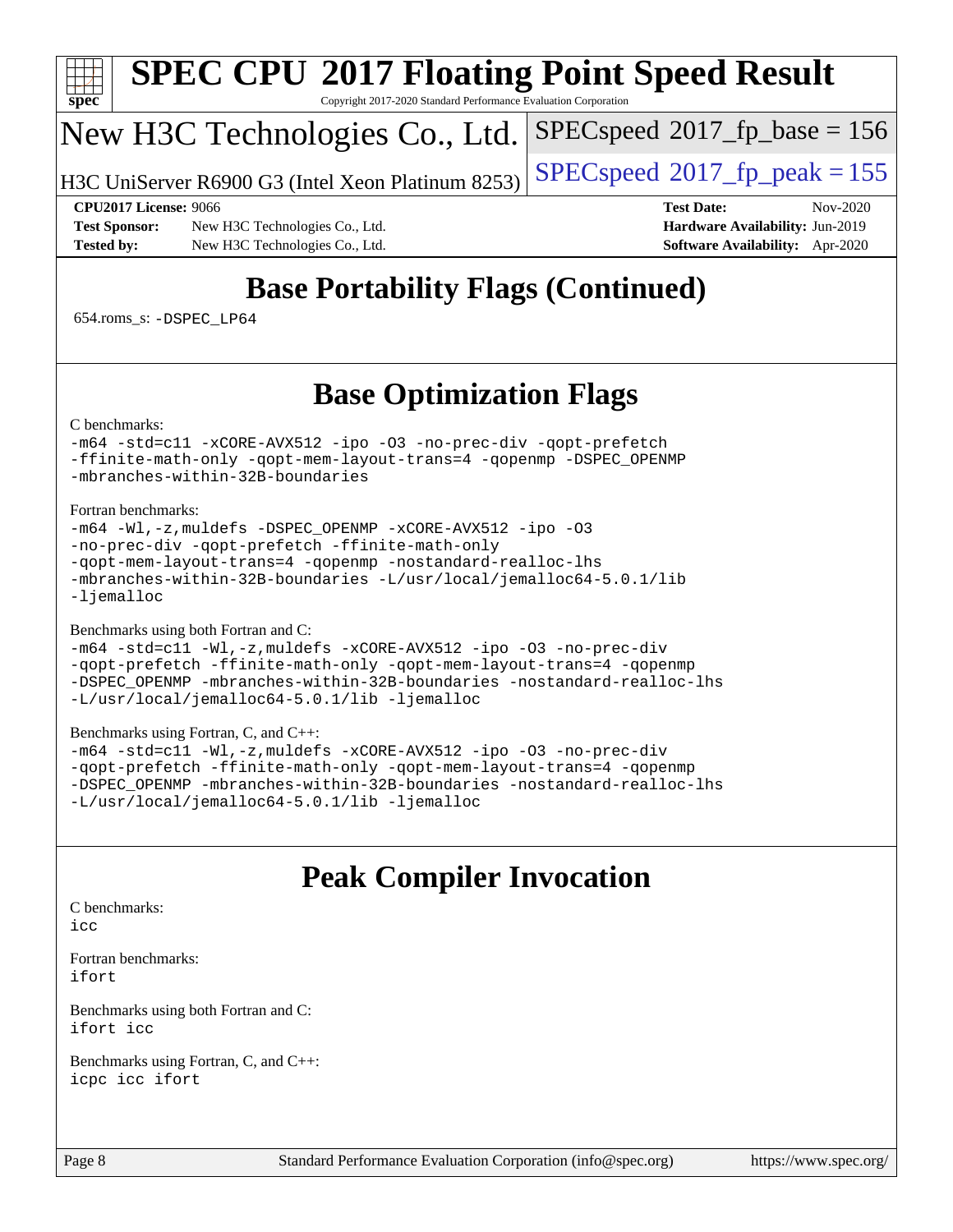